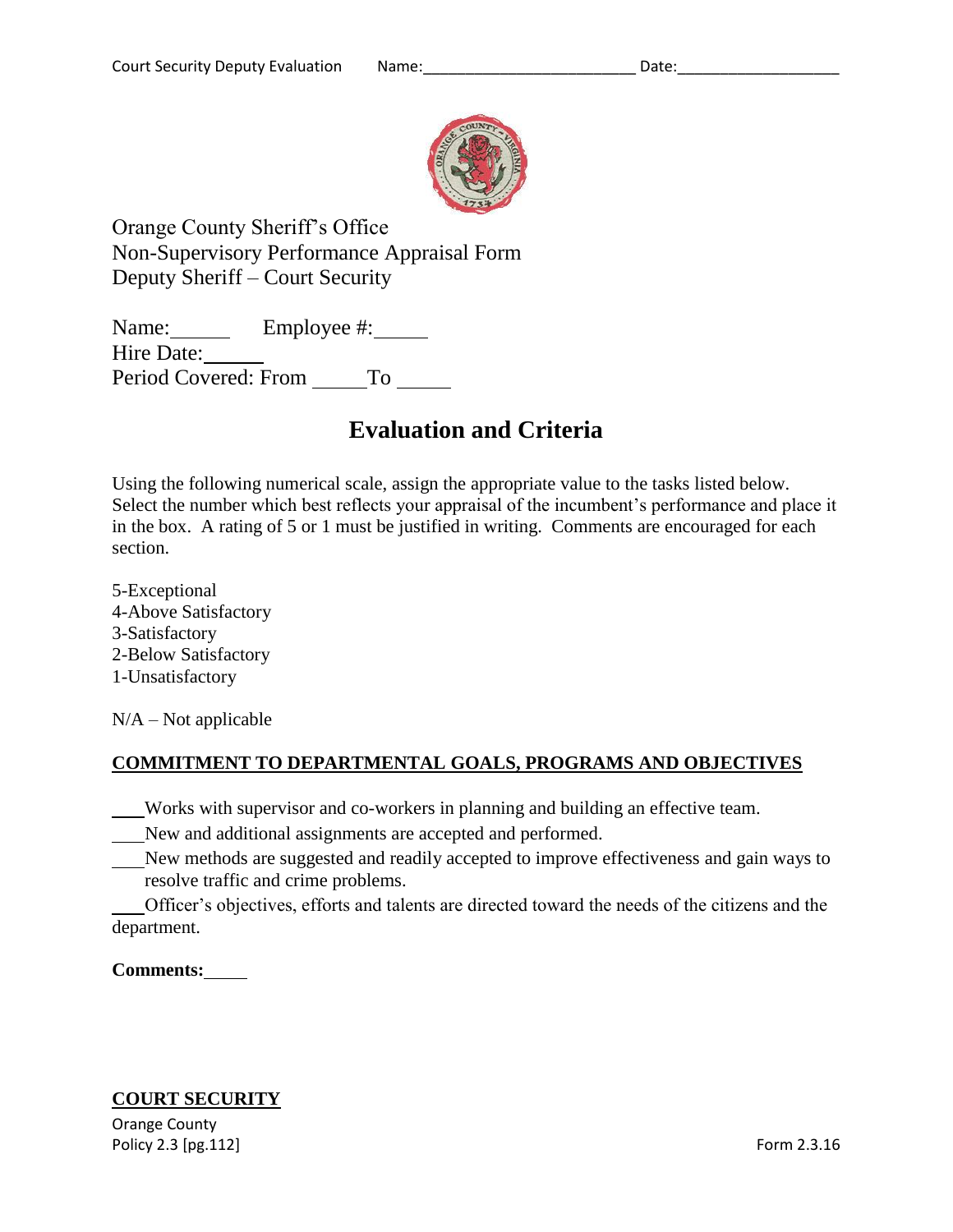Searches and checks the courtroom daily.

- Keeps constant surveillance on courtroom proceedings.
- Always puts safety first.
- Handles irate or upset citizens respectfully and orderly.
- Monitors inmates, escorts to and from court safely and securely.
- Willing to work late in court as needed and with no complaints.

**Comments:**

## **CIVIL PROCESS**

- Knowledge of all types of paper service.
- Serves papers in a timely manner.
- Organizes daily routing of paper services efficiently.
- Completes information on each paper service properly.
- Assists patrol units as needed.

## **Comments**:

## **TRANSPORTING OF INMATES**

- Always puts safety first.
- Treats inmates with respect.
- Proper restraints used at all times.
- ECO and TDO procedures are followed at all times.
- Extraditions are handled professionally and timely.

## **Comments**:

## **USE OF MAGNATOMETER**

Orange County Policy 2.3 [pg.113] Form 2.3.16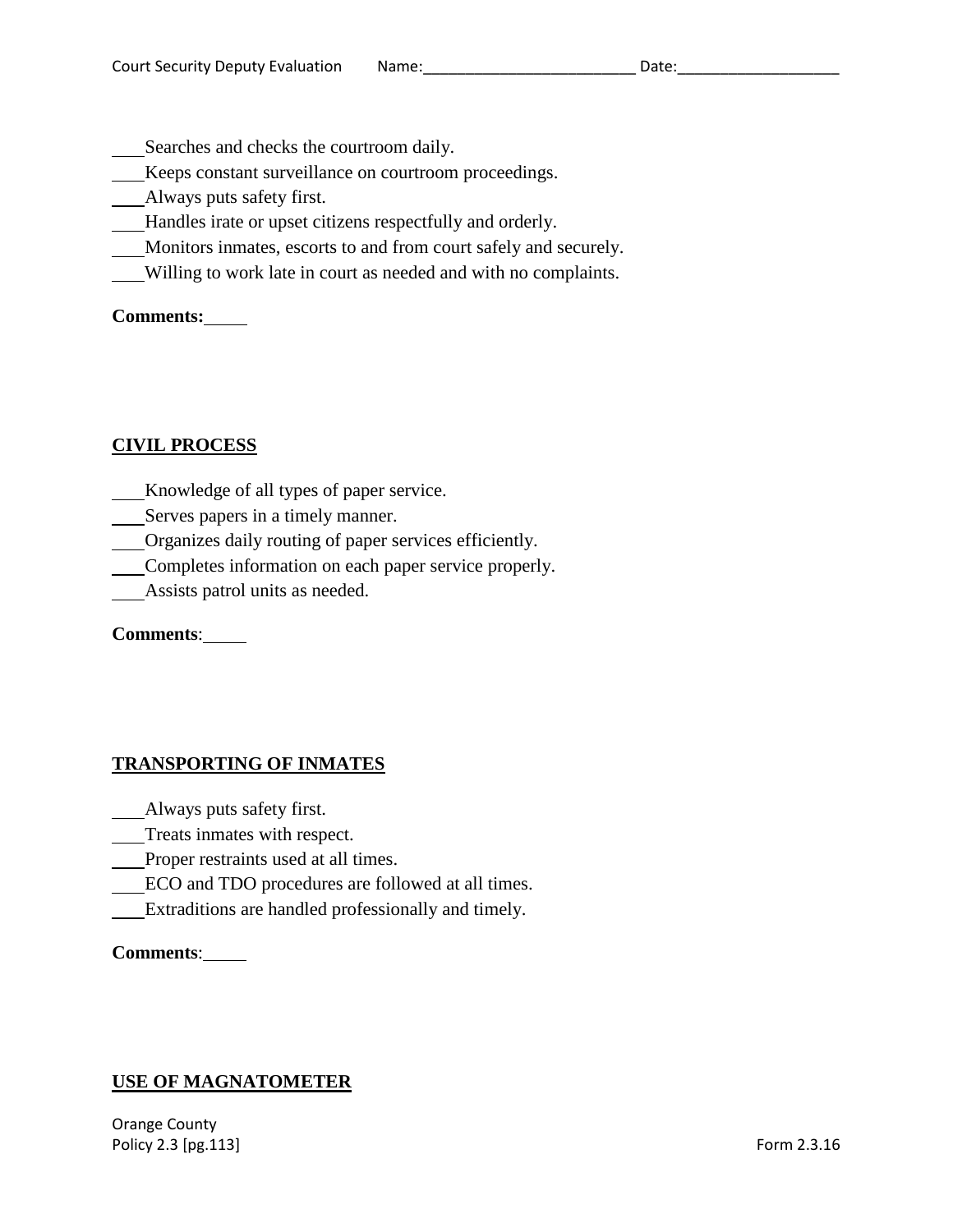- Projects a positive and friendly environment.
- Thorough and cautious with searches.
- Assists citizens with information and directions in and out of the courthouse.
- Handles emergency situations calmly.

## **Comments:**

## **CONTROL ROOM OPERATIONS**

- Knowledge of equipment. Schedules repairs and maintenance as needed.
- Aware of all courthouse movements.
- Keeps time checks on inmates and maintains logs.
- Answers phones and takes messages.
- Make calls to and from other facilities professionally.
- Keeps court personnel aware of any unusual activity in the courthouse.

#### **Comments**:

## **ARREST AND PROCESSING OF CRIMINAL SUSPECTS IN COURTROOM SETTING**

- All necessary information is included in arrest reports.
- Proper warrant procedures are followed.
- No substantiated complaints are received concerning the arrest actions taken.
- Adheres to department's policy on use of force.
- Uses safe arrest techniques, and does a thorough search of arrestees.
- Arrests are made safely in court as needed.
- Warrants and other civil paperwork are served in an orderly manner when court is in session.

## **Comments:**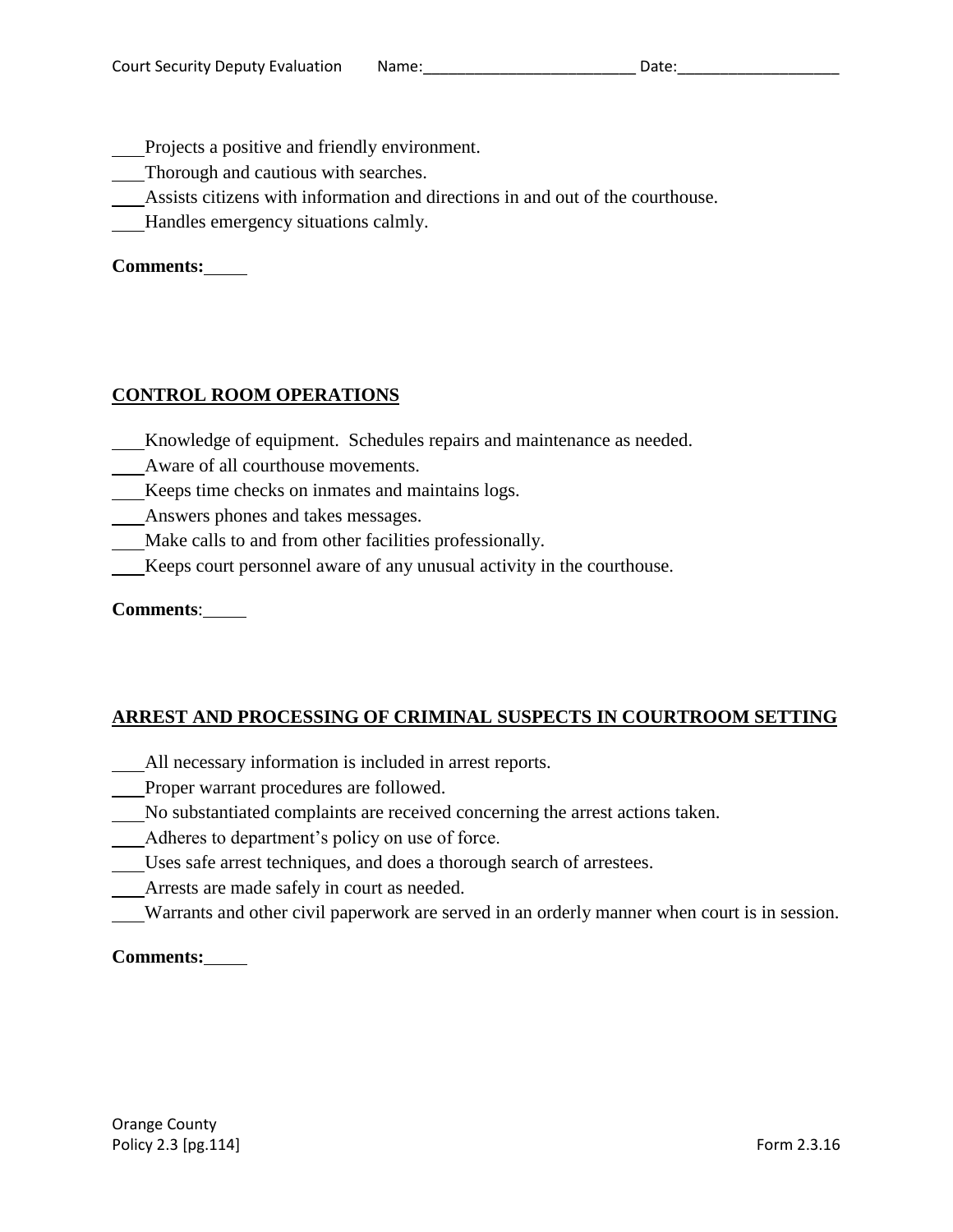## **PERFORMANCE UNDER STRESSFUL, UNUSUAL OR EMERGENCY CONDITIONS**

- When under unusual circumstances, no serious deviations from expected performance are demonstrated.
- Composure is maintained under stress.
- Handles difficult situations in a very confident and professional manner.
- Judgment results from sound evaluation of all factors involved.

#### **Comments:**

## **EXTERNAL PUBLIC RELATIONS**

- No verbal abuse of citizens.
- Courtesy is demonstrated at all times to all people.
- Is tactful and displays good self-control when in contact with irate individuals.

## **Comments:**

# **INTERNAL COMMUNICATION AND COOPERATION**

- Completes assignments in harmony with others and is a good team worker.
- Problems which occur in work relationships are promptly resolved.
- Readily assists and backs up others.
- Trains and guides less experienced personnel.

## **Comments:**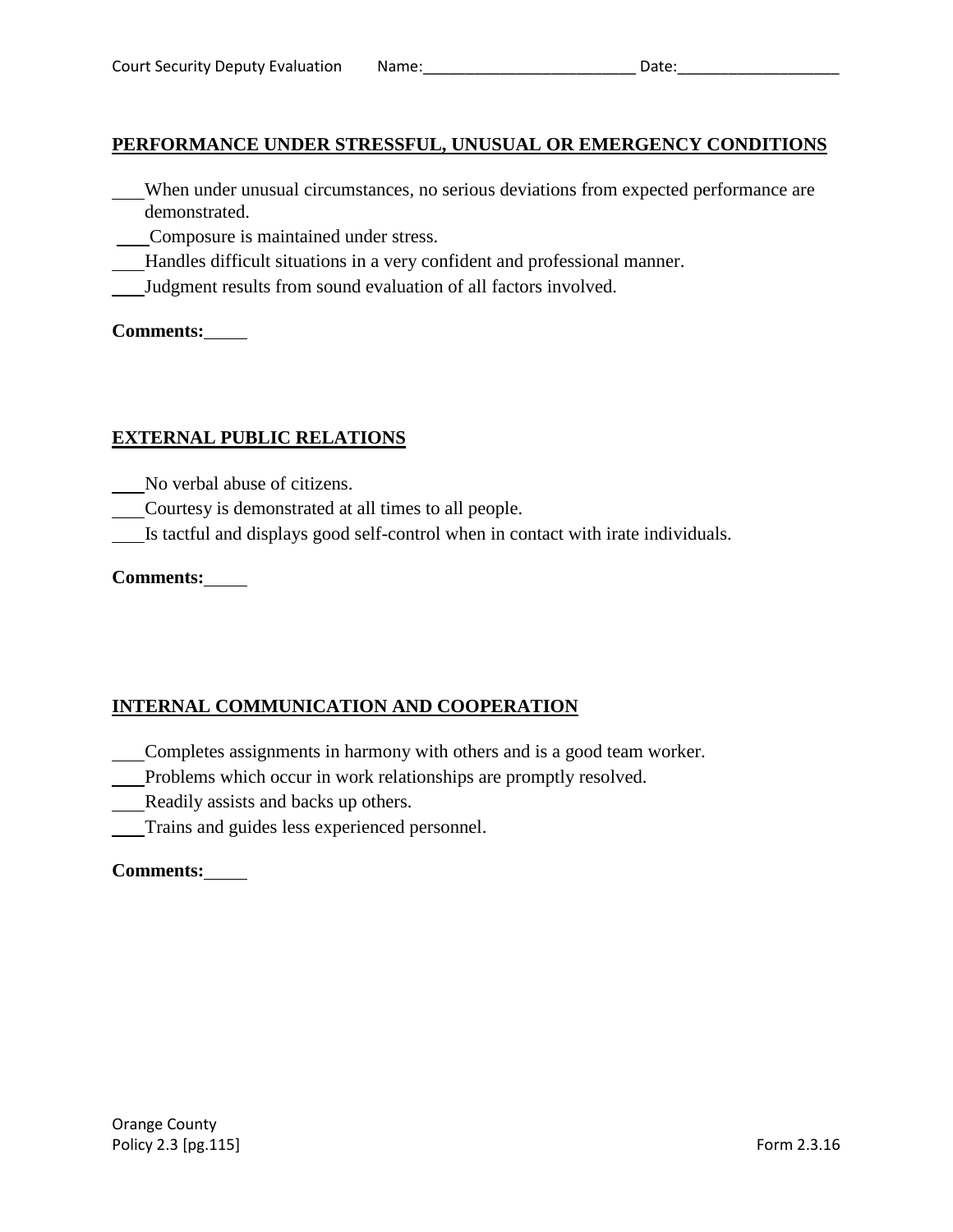## **USE, CARE AND MAINTENANCE OF EQUIPMENT**

- Vehicles are not abused through poor driving habits.
- Equipment is not lost or damaged due to carelessness.
- Specified operating and safety procedures are followed in the use and maintenance of equipment.
- Cruisers are kept clean and serviced.
- Equipment is kept clean, taken care of, and always in working condition.
- Work area is kept clean and organized.
- Wears a bullet-proof vest at all appropriate times.

## **Comments:**

# **CONFORMANCE TO DIRECTION AND DIRECTIVES**

- Instructions are followed and assignments completed on schedule.
- Unassigned time is effectively utilized.
- Special attention is directed to high accident or crime areas.
- Work does not have to be closely supervised.
- Organizational ability and ability to multitask.

## **Comments:**

## **COMPLIANCE TO POLICIES, PROCEDURES AND REGULATIONS**

- Sheriff's Office policies, general orders, procedures, etc., are followed as prescribed or exceptions are approved by supervisor.
- Sick leave is not abused.
- Leave time is used only as authorized or specified.

## **Comments:**

## **PHYSICAL CONDITION AND APPEARANCE**

Orange County Policy 2.3 [pg.116] Form 2.3.16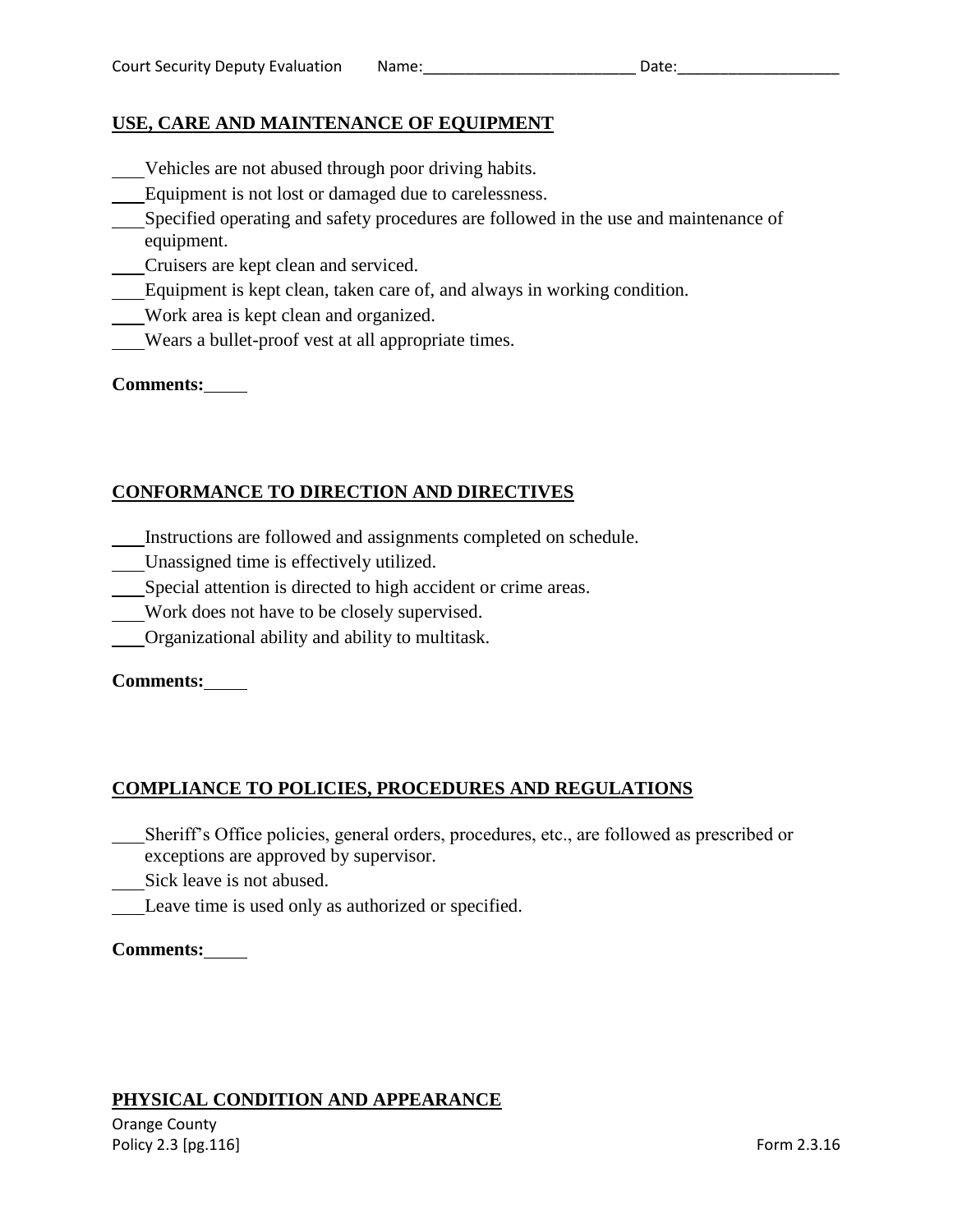Uniform and equipment are well kept and pride is taken in appearance.

All physical standards prescribed by the department are met.

Corrective measures recommended by physician or other designated health representative are followed in a timely manner.

**Comments:**

**CORE VALUES:** Assign a numeric to each box, then list examples or actions that demonstrate how the employee embodies each core value. Complete all sections.

Integrity: Employee's actions are guided by ethical and honest conduct.

Leadership: Employee is an example to others.

Service: Employee is responsive and service-oriented to meet customer needs.

**Comments**:

# **County Policy**

- Is well versed in applicable county policies, knows where to find the most updated policy
- Follows all applicable county policies
- Makes appropriate inquiries as to the meaning or directives included in county policy before acting.
- Completes all county policy required forms and documents in a timely matter.

# **Comments:**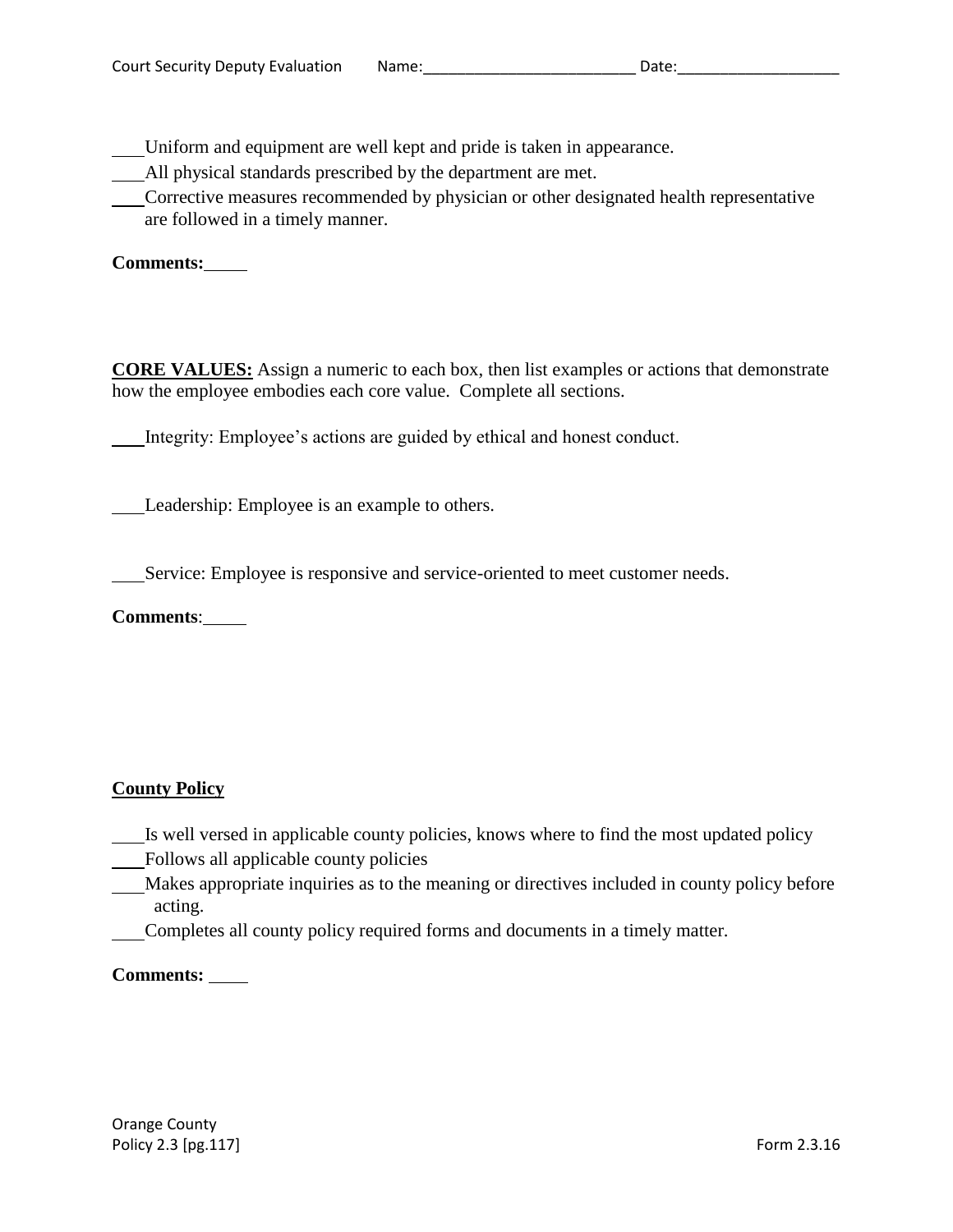## **CALCULATION OF RATING**

## **A. TOTAL SCORES**

- **B. NUMBER OF CATEGORIES**
- **C. RATING DETERMINATION (A/B)**

## **PERFORMANCE RATING**

4.5-5.00 and no ratings below satisfactory –Exceptional 3.5-4.49 and no ratings below satisfactory – Above Satisfactory 2.5-3.49 and no unsatisfactory ratings – Satisfactory 1.5-2.49 – Below Satisfactory  $0.0 - 1.49$  – Unsatisfactory

#### **Development and growth potential:**

Include comments on employee's major strengths, accomplishments made during this review period and development achieved since the last performance evaluation.

## **Completed goals and objectives:**

Review the results of goals and objectives completed within this performance cycle.

#### **New goals and objectives:**

List the objectives to be accomplished within the next performance cycle. Arrange in order of priority.

## **Additional comments by rating official:**

## **Comments by rated employee:**